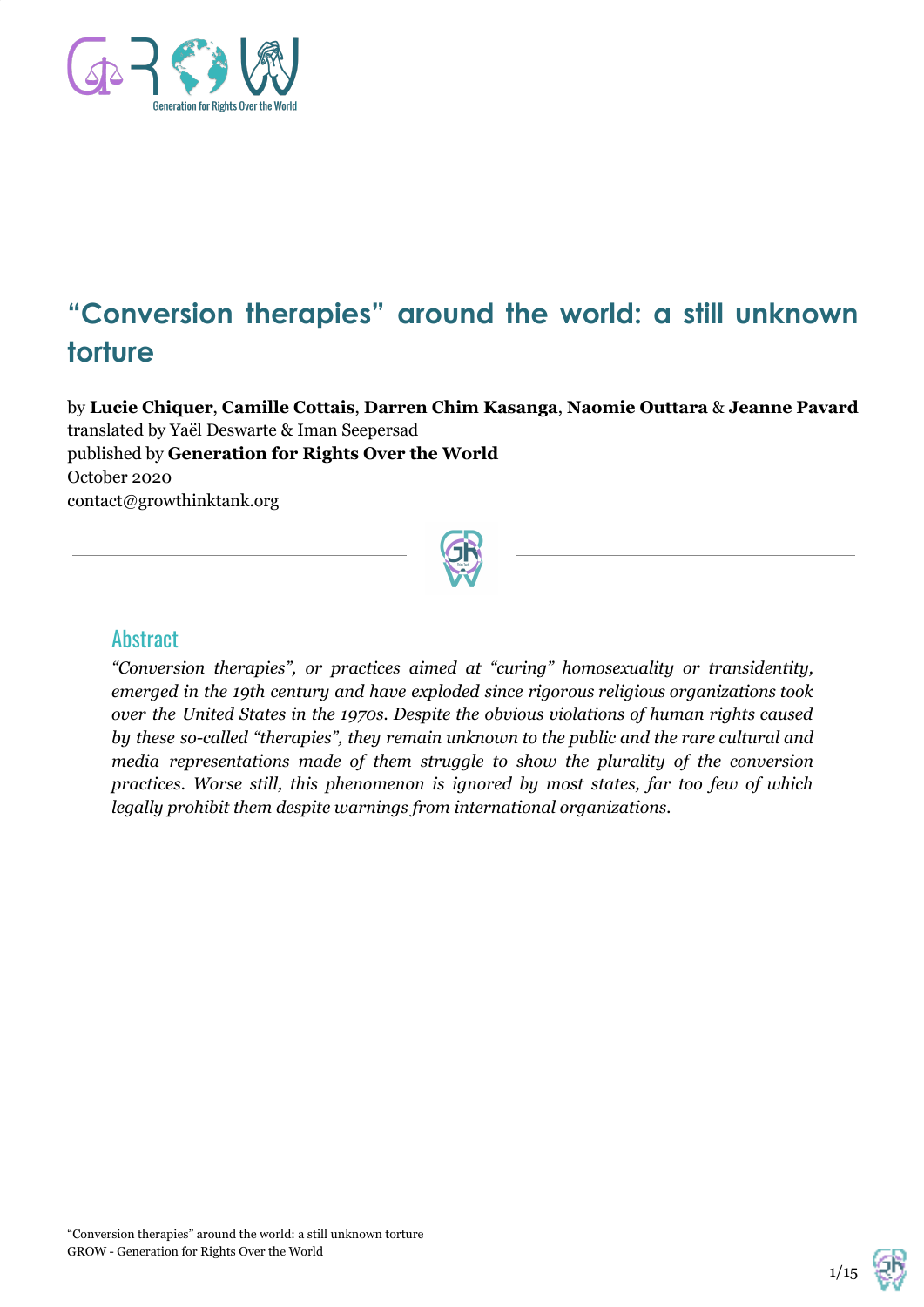

It was not until 1990 that the World Health Organization (WHO) finally removed homosexuality from the list of mental illnesses, and as late as 2019 for it to do the same with trans identity, under the term of "Gender incongruence". However, practices still exist around the world aimed at changing sexual orientation (from homosexual to heterosexual), gender identity (from transgender to cisgender) or to inhibit any homosexual desire (forced abstinence): these are the "conversion therapies".

It is believed that the first practices of "conversion" appeared at the end of the 19th century in the United States. This is indeed when doctors coined and psychiatricized the term "homosexuality" to define what they believe to be a brain disease. To treat it, these doctors try to cure the infected area of the brain using lobotomies, electroshocks, vomiting or even testosterone treatments.

In the 1970s, the North American Evangelical Church seized upon the phenomenon by offering the firsts "conversion therapies". Several movements were born: "Exodus", "Courage" or even "Desert Stream Living Waters", using and diverting extracts from the Bible to justify their condemnation of homosexuality. Homosexuals are therefore considered guilty of sins, psychological and spiritual deviations, performing acts described as "against nature". At the head of these organizations are often so-called "former homosexuals" claiming to have healed thanks to these "therapies" and to intense religious practice. These movements arrived in France in the 1990s and are now extended internationally as former members are encouraged to travel abroad to connect with local congregations and open new branches. "Therapies" are now mainly offered to parents distraught at the discovery of their child's homosexuality.

As they developed, these "therapies" intersected with various disciplines, relying on the principles of psychoanalysis. Halfway between religion and pseudo-psychology, they combine prayers and "therapies" and are offered by religious groups but also psychiatrists, psychotherapists, sexologists, coaches, counsellors, etc. The "therapies" are based on the idea that homosexuality is a choice and not a natural human behaviour, or that it is a pathology whose cause should be found (trauma, sexual abuse, absent parents...). Moreover, male homosexuality is often associated with paedophilia or perversion.

Surprisingly, "patients", especially in France, are generally treated with compassion and those organizations claim to have disinterested motivations, wanting to defend the freedom of wanting to leave "the homosexual way of life" and lead to the "right path", by making it possible to become a "real man" or a "real woman", cleansed of all deviances. "Therapies" are in fact based on a confusion between gender expression and sexual orientation: male homosexuality thus comes from a failure to be a man and female homosexuality from a failure to be a woman, or a housewife.

Personal choice, lack of masculinity, illness caused by childhood's traumas, presence of the "demon of homosexuality"... The explanations given to homosexual people taking part in these "therapies" are multiple, as are the forms that practices can take. "Treatments" can thus include psychotherapy, discussion groups, healing masses, exercise sessions, archaic religious teachings on gender roles or lessons on the place of women, etc. Minors are thus sent to vacation camps dedicated to conversion, others are invited to regular meetings, adults participate in seminars etc.

There are also more aversive methods that aim, for example, to instill a rejection of one's sexual and romantic preferences by coupling a negative stimulus (electroshock, pain, nausea induced by drugs, etc.)

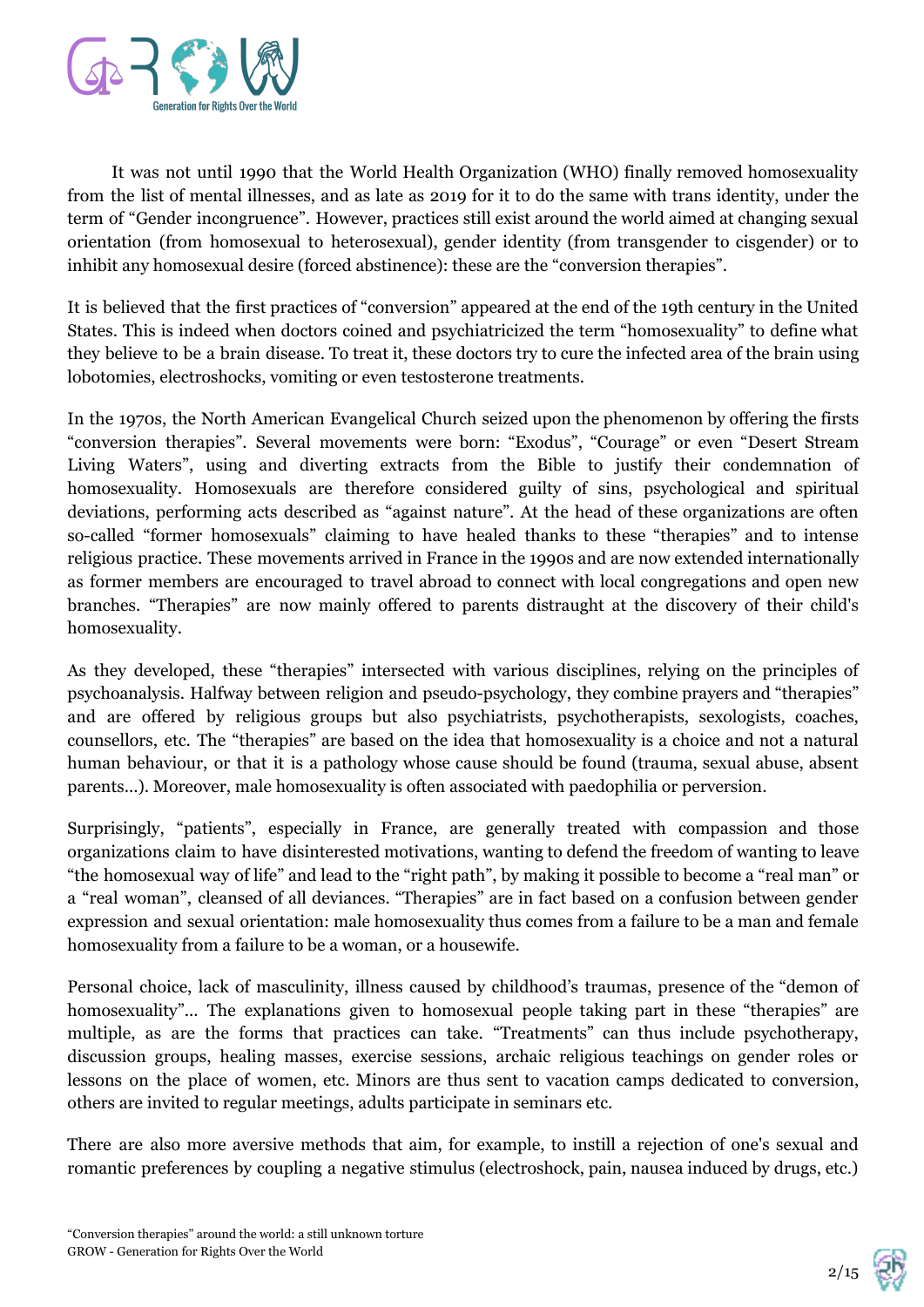

to homosexual content (pornographic images). In extreme cases, "patients" are injected with testosterone or are victims of exorcism. They are forced to stay locked up, fast and are sleep deprived to "weaken the demon". In these situations, psychological or pseudo-scientific explanations are abandoned in favor of a mystical justification.

It is extremely complex to estimate the number of victims of these conversion practices, since most of them are carried out discreetly. However, it is considered that the religious organizations offering them are present in some 40 countries. A January 2018 UCLA Law Department investigation found that 698,000 LGBTQI + people aged 18 to 59 had undergone one or more conversion "therapy" in the United States, including 59,000 before coming of age. In France, 4.2% of calls on the telephone line of the Le Refuge association in 2019 concerned "conversion therapy", or nine to ten calls per month, half of which concerned religious "therapy".

It is clear that, far from being harmless, these conversion practices from another age still concern a large part of the homosexual community around the world today.

# "Therapies" with disastrous psychological consequences

"Conversion therapies" are called "restorative therapies" by psychologists and religious practitioners who offer them, implying that there is something wrong, morally or in a pathological sense, with any non-heterosexual person, non-cisgender or non-conforming to gender stereotypes.

In the early years of the conversion "therapy", "shock therapy" was used as well as lobotomies. Today, these self-proclaimed "therapists" are opting instead for psychological tactics and strongly insist on the use of shame as a primary weapon.

The many LGBTQI+ people who find themselves in the camps or the "therapies" are there out of shame or have been forced by their families. "Therapists" focus on and amplify their fears, shame, and self-hatred. One man, for example, testified that he was forced to bottle his own excrement and stare at it in order to forcibly associate the subconscious connotation of dirt with homosexual intercourse. Patients are also administered pills and drugs such as ketamine. This is aimed at the association of negative sentiment and "homosexual desire"; and if it persists, the "therapists" increase the dose. The latter associate the idea of being homosexual or transgender with a traumatic experience during the childhood of the patients or with the absence of a healthy parenting unit. Thus, they force the patients to do a form of introspection to try to find what could have led them to become a "sexual deviant". This causes anxiety in patients, who are forced to invent trauma in their lives, which provoke flare-ups of anxiety and suicidal thoughts. "Therapists" hold onto these memories and feelings and use them against patients to humiliate and psychologically torture them in order to make them associate homosexuality with pain, suffering and shame.

To say that conversion "therapy" is abusive in the eyes of a survivor is an understatement - it is physical and psychological torture that can have lasting repercussions. One survivor testified to having violent outbursts of crying, panic attacks, and constant suicidal thoughts that resulted in self-harm. Survivors experience high levels of anxiety, which affects their future sex lives due to the damaging nature of drugs

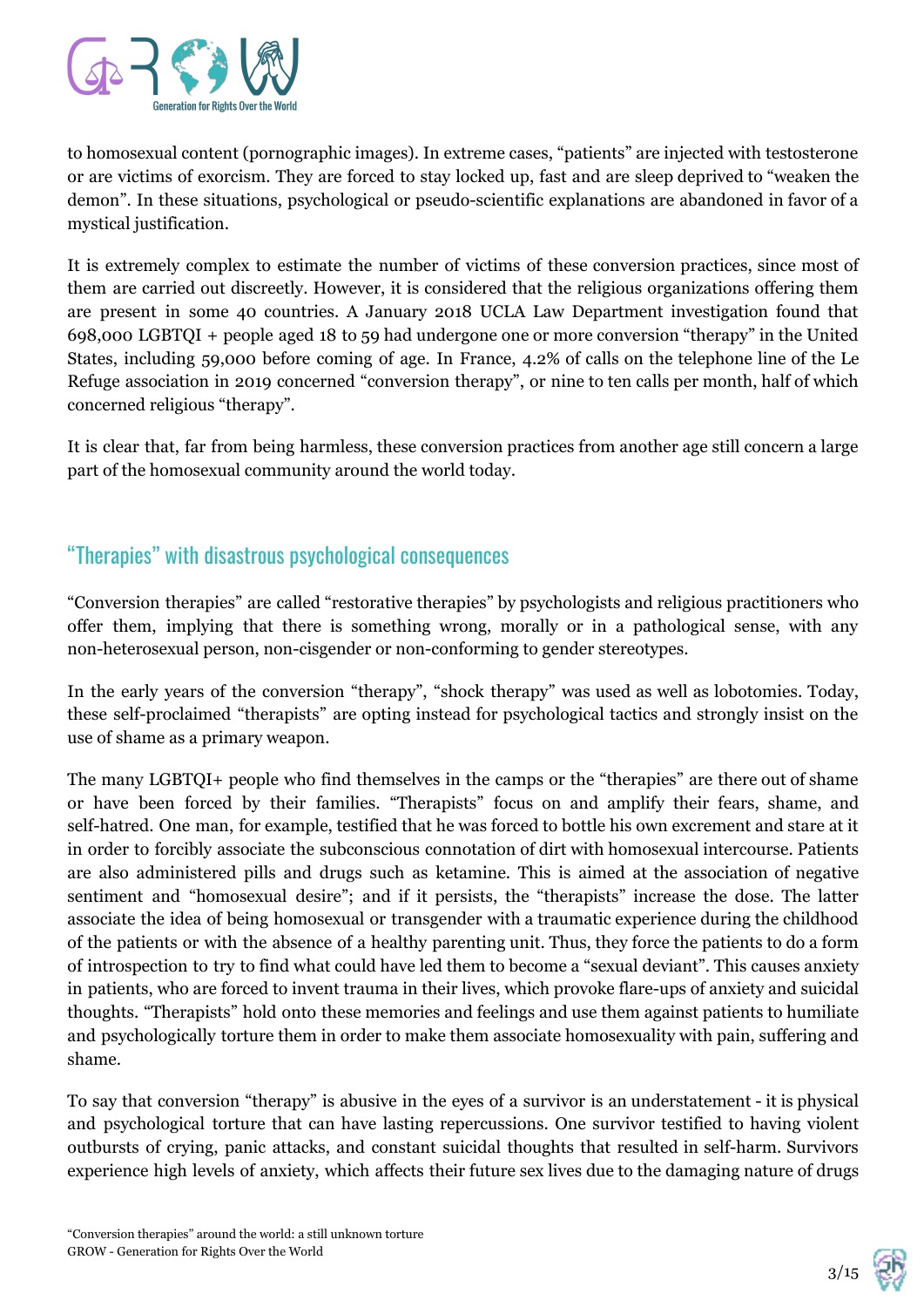

and "aversion therapy", which associates a painful feeling with a picture or idea. This makes it impossible for these people to lead fulfilling lives. Those "therapies" can go as far as beating a child or adult repeatedly while they recite verses from a holy text or prayers. For minors, this creates mistrust of authority figures and causes them to lose their self-esteem.

It can also be noted that the men who run these camps or conversion centers, especially in the United States, often claim to have struggled with their "homosexual desire" in their youth and then to have "got rid of" it. One would think that this is the result of years of self-hatred and feelings emasculated by the perpetuation of harmful stereotypes such as "gay men are too effeminate". During "therapy" sessions, men are sometimes forced to engage in "locker room talk" which usually consists of talking about women in a degrading way, like mere sex objects. They can also be forced to get naked around each other to foster a sense of forced brotherhood, not sexual attraction. The tactics mentioned above, and many others are presented as ways to force them to be more masculine. In recent years, many of these so-called "healed" men running conversion camps and centers have actually come out as homosexuals. They sometimes even regret having given people something that they admit will never work and will only leave pain behind.

It should be noted, however, that in France, the majority of current "therapies" are presented in a benevolent manner, and most of the time take the form of support groups, confessional sessions, or even prayers and biblical readings. The goal seems to be to genuinely want to help the participants so that they are "relieved of the suffering" related to their orientation or their gender considered to be "deviant".

Remember, however, that LGBTQI + youth are particularly prone to mental health issues. For example, surveys of non-heterosexual and non-cisgender American adolescents show that they are two to seven times more likely to attempt suicide. These alarming figures are particularly linked to homophobia, whether internalized or from others, but also to discrimination, stigmatization, harassment, violence etc.

According to a study by the American Psychological Association, having undergone "conversion therapy" increases the risk of suicide by five. It is therefore obvious that these practices, which foster family rejection and social stigma, worsen the already dramatic figures on the mental health of LGBTQI + youth.

# Does religion really condemn homosexuality and trans identity?

We must necessarily distinguish between religious texts and religious institutions.

Female homosexuality and male homosexuality are never explicitly mentioned in the sacred texts of monotheisms. These are modern concepts. On the other hand, homosexual and pederasty practices from Ancient Greece are mentioned. The condemnation of homosexuality by the Church comes from the work of Augustine of Hippo, father of the Church who lived between the 4th and 5th centuries. His interpretation of Genesis chapter 19 relating to the incident between Lot, Abraham's nephew, with the men of Sodom is unequivocal, but the biblical episode is not so explicit. Explanations:

$$
4/15 \quad \circled{2}
$$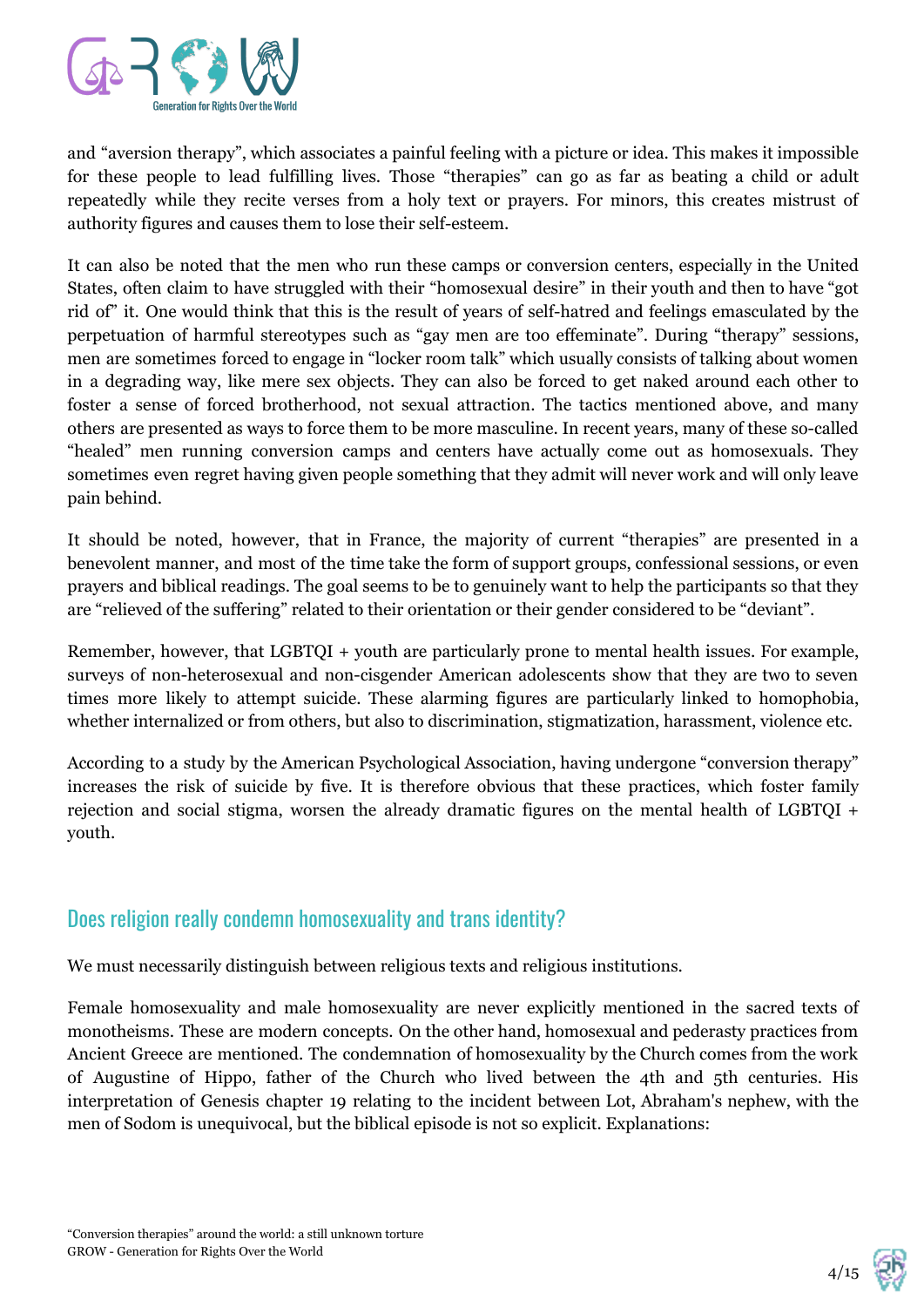

God sends two angels to see if the sin of the people of Sodom is "enormous". They are welcomed and lodged with Lot. Here is the text in one of the possible translations:

"They [the angels] were not yet in bed when the men of the city, the men of Sodom, surrounded the house, from the boy to the old man, all the people gathered. And they cried out to Lot and said to him, "Where are the men that came into your house last night?" Bring them out to us so that we have *relations with them". (Genesis 19: 5)*

In other translations, the last sentence ends with "so that we abuse them" or "so that we know them". Remember that "to know" biblically means "to have sex". In the original text, written in Hebrew, the term yada is used to refer to the request for a meeting addressed by the men of Sodom to the angels. It means knowing well, but also knowing someone or even getting to know God in several instances. Thus, it is not certain that the original text alludes to any desire for sexual intercourse, but this remains the largely majority interpretation.

Lot offered his two virgin daughters in exchange, but the locals refused. The angels, in order to protect Lot, brought them into the house and they "struck with blindness" the inhabitants (Genesis 19:11). Convinced of the crime of these latter eras, God then destroys Sodom and its neighboring city Gomorrah, by "brimstone and fire" (Genesis 19:24). For fear that they will no longer be able to have offspring (for lack of men), Lot's daughters will make their father drunk in order to become pregnant with him (see Genesis 19:31-38). They will father Moab for the eldest and Ben-Ammi for the younger.

The sin of the men of Sodom that we find in the Bible is then not anal penetration, but ritual rape and pedophilia (it would be better to speak today of pedocriminality). In the customs of Ancient Greece, this was considered normal or even rewarding. The pederasty system consisted of the education of young men by older citizens established in the city. This education was cultural but also sexual and ensured them a relative social rise. In the Bible, the sin of the inhabitants of Sodom is also associated with the refusal of hospitality.

Lot's sin is to give away his daughters. But what is the sin of Lot's people mentioned in the Quran? Recall that Islam was revealed in the 8th century AD. Augustine of Hippo's interpretation had been circulating for nearly four centuries in the Mediterranean basin.

In the Qur'an, Lot's role, written Lut, is slightly different since he is sent from God to condemn a particular sin. Let us quote verses 54 and 55 of surah naml 27: "*And Lot when he said to his people: are* you indulging in turpitude when you know? Are you going to indulge your desires with men instead of *women? But you are rather a nation of ignorant people*".

The term "turpitude" is present in suras 7, 26, 27 and 29. It is directly associated with "[homosexuality]" in brackets only with sura 27 verse 54 in all the French translated Korans consulted for the writing of this article.

In the Sunnah, Ibn Abbas relates the words of the Prophet declaring "*cursed whoever practices the act of the people of Lot*" (Reported by Ahmed and authenticated by Sheikh Albani in Sahih Al Jami n ° 5891).

We have just pointed out that Lot's role in the Old Testament and in the Qur'an therefore diverges. The condemnation of homosexuality in Islam is that of the behavior of the "people of Lot". It is therefore not

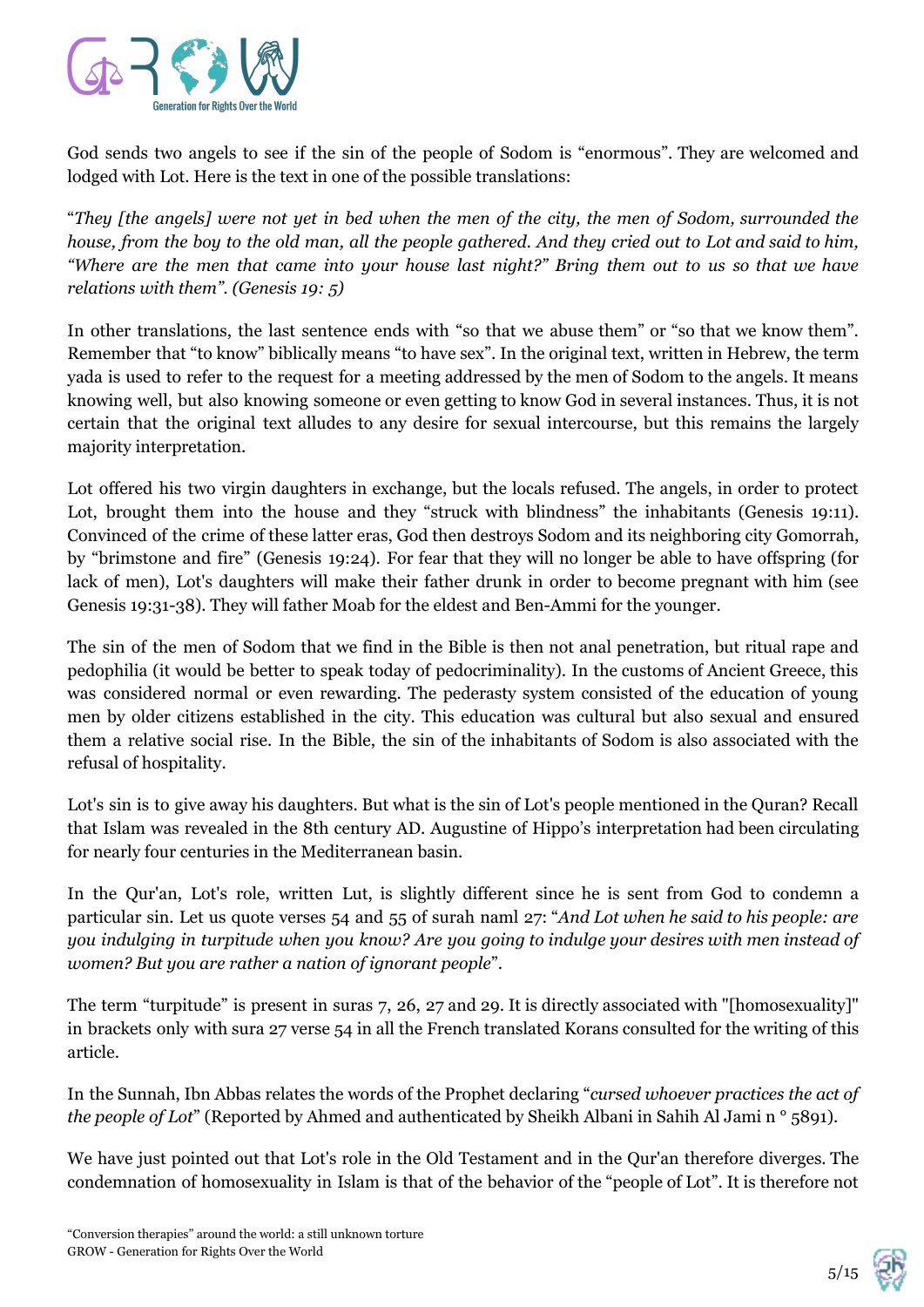

the behavior of the latter, but his people. This is where the two sacred texts diverge. Lot is not from Sodom by the way, he is the nephew of Abraham, himself a guide of the Jewish people of the Exodus. The men of Sodom around the house where he stayed even called him "the stranger" in the Bible. (Genesis 19:09) In the Qur'an, he announces the condemnation of sexual practices to his people. Not in the Bible. He welcomes the angels who must investigate Sodom so that God can condemn him afterwards. To which people then does Lot's character belong? The Jewish people as their uncle or the people of those who "indulge in this turpitude"? And who are his people? The episode of incest between Lot and his daughters is not recorded in the First Holy Book of Islam. But in the biblical account, we can even consider the two peoples he will hire through his daughters as his peoples: the Moabites, by the elder and the Ammonites, by the second.

There remains a theological ambiguity that we will be careful not to decide on, but simply to underline to invite the readership to keep in mind this uncertainty or even this mismatch between the Biblical and Quranic texts. All that remains is the interpretation of Doctors of Religion to try to provide an answer. In the Bible, we can understand this condemnation of homosexuality through the stories of Lot and the destruction of the cities of Sodom and Gomorrah as a desire by religious institutions to radically distinguish their doctrine from the mores and beliefs resulting from Roman and Greek polytheisms. (like pederasty).

What about the place of transidentity in Islamic texts and in the Muslim world?

In the ahâdîth and the Sunnah, non-binarity and trans-identities are in no way condemned: the term zawj, often translated as "wives", is in fact not gendered. Moreover, the term mukhannathun seems to indicate a third gender identity. According to Imam An-Nawawi, a mukhannath is a man whose movements, appearance and manner of expression have feminine/female characteristics. He distinguishes two categories: the former naturally possess these characteristics and therefore cannot be blamed for this. They don't have to feel guilty, ashamed, unless they are using them to commit crimes or make money out of them (by prostituting themselves, for example). The latter would act like women for immoral reasons and would therefore be sinful and condemnable. The term mukhannathun is also used to designate a group of artists close to the Prophet, Tuways and Al-Dalal.

Fatwas have been issued in Egypt and Iran for people who fit the description of mukhannath to receive sex reassignment surgery. Fatwas are Islamic legal decisions rendered by an interpreter of Muslim law (mufti) on a societal issue, sometimes new. They must frame the good behavior of Muslims. In the Indian subcontinent, particularly in Pakistan and Bangladesh, a predominantly Muslim country built on this identity, the hijras, members of the transgender community, live and are officially recognized as a third gender.

If the condemnation of homosexuality is nonetheless a consensus among doctors of Islam, the Ulemas, its repression is not unanimous. There is no official legal text regarding a conviction that could be handed down for a homosexual person. In other words, it is often in reality a condemnation of homosexual practices, and not of the person's sexual orientation, that is advocated.

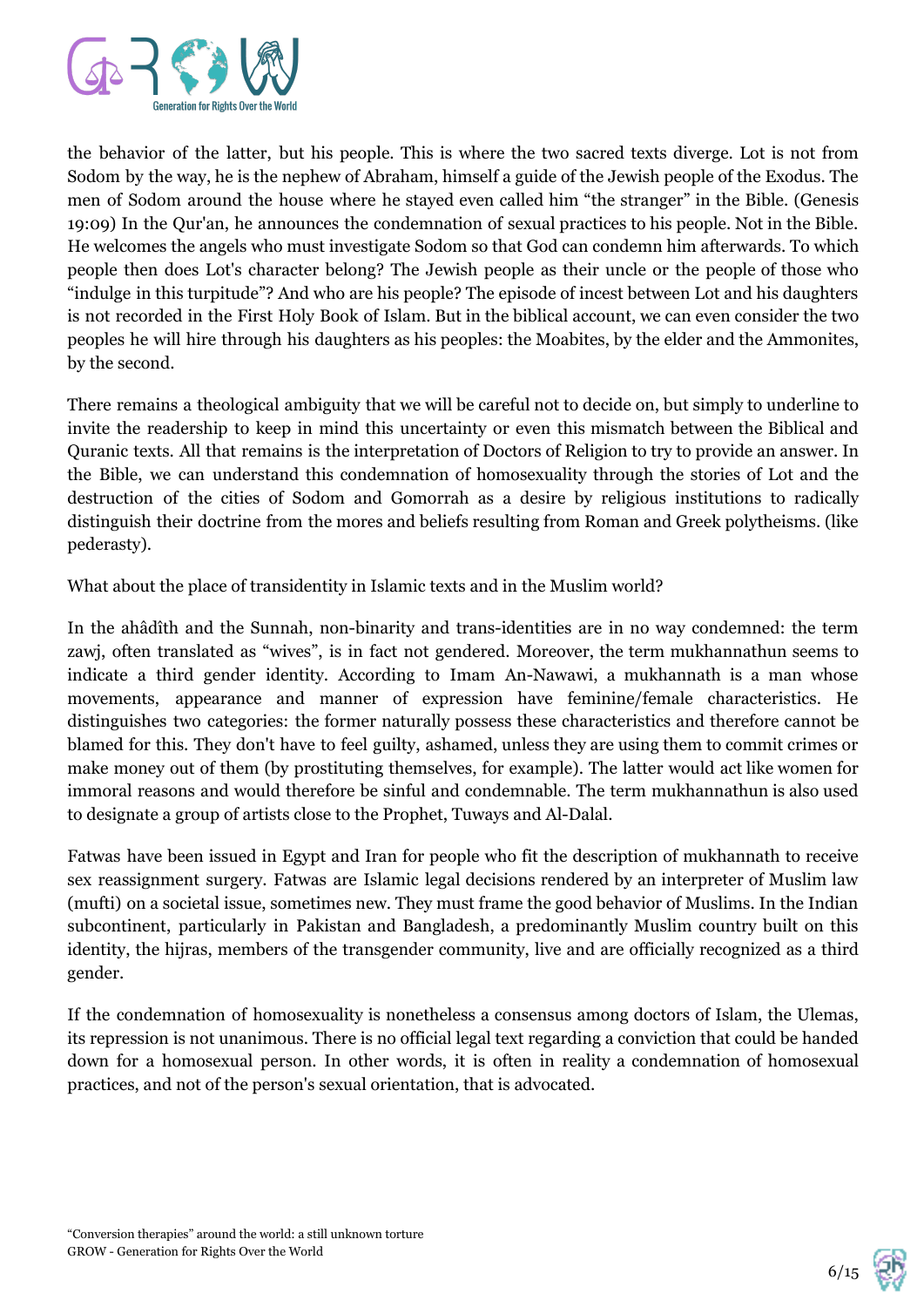

It is thus possible to be a Muslim and a homosexual. In Islam, only God can judge on Judgment Day. A person's sexual orientation is a matter of privacy, so they cannot be judged by other people. Homophobia is thus not tolerated in Islam.

The modern doctrine of the Church on homosexuality remains to be understood.

Conducted between 1975 and 2005, it revolves around a distinction between the sexual practices that are the responsibility of each one. We can cite the letter to the bishops of the Catholic Church on the pastoral care of homosexual persons (On the Pastoral Care of Homosexual Persons) of Cardinal Joseph Ratzinger, better known as Pope Benedict XVI, dating from 1986. The argumentation quotes extracts from the letters of the Pope Apostle to Romans 1: 18-32, in particular verses 26 and 27, particularly unambiguous: for unnatural relationships; likewise men, abandoning the natural use of women, have burned with desire for one another, perpetrating man-to-man infamy and receiving in their persons the inevitable reward for their error. "As well as the letters to Corinthians 6:9" Neither fornicator, [...] nor depraved, nor people of infamous morals, (or translated "homosexuals", "the sodomites") neither thieves nor greedy will inherit the Kingdom of God. "And to Timothy 1:1" A law is not directed against the righteous, but the lawless and rebellious, [...] debauched, sodomites, [...] and all that oppose the teaching of sound doctrine. Homosexual practices are described in this letter from the future Pope Benedict XVI, as "disordered sexual inclinations" but which these people are not to condemn or to damn. They are not defined by their sexuality and remain like any human being "the creation of God, and by his grace, his child and his heir in eternal life". So it is the same for Catholicism.

These questions are still debated even within religious communities. Some people claim that religious texts condemn homosexual sex itself more than sexual orientation. The fact remains that homosexuality is not presented as a choice. "Conversion therapies" are therefore never considered as a possible solution by the various religious communities.

# Insufficient international condemnation

In 2012, the World Health Organization (WHO) declared that the practice of "conversion therapy" threatens the health and rights of those affected. The United Nations (UN) will follow up by condemning in 2015 "conversion therapy" and other similar practices, even equating them to torture in a report from May 2020. The latter also reveals that the practice of "conversion therapy" would concern at least 68 countries in the world.

In the 2018 annual report on fundamental rights of the European Union, the European Parliament urges member states to ban these practices and to adopt "measures that respect and defend the right to gender identity and expression of the said gender".

Finally, according to the Yogyakarta Principles, which regulate international law on sexual orientation and gender identity, states must prohibit any non consensual treatment based on sexual orientation, gender identity, expression gender or sexual characteristics, such as reassignment surgeries, forced sterilizations or even "conversion" or "reparative" therapy (tenth principle).

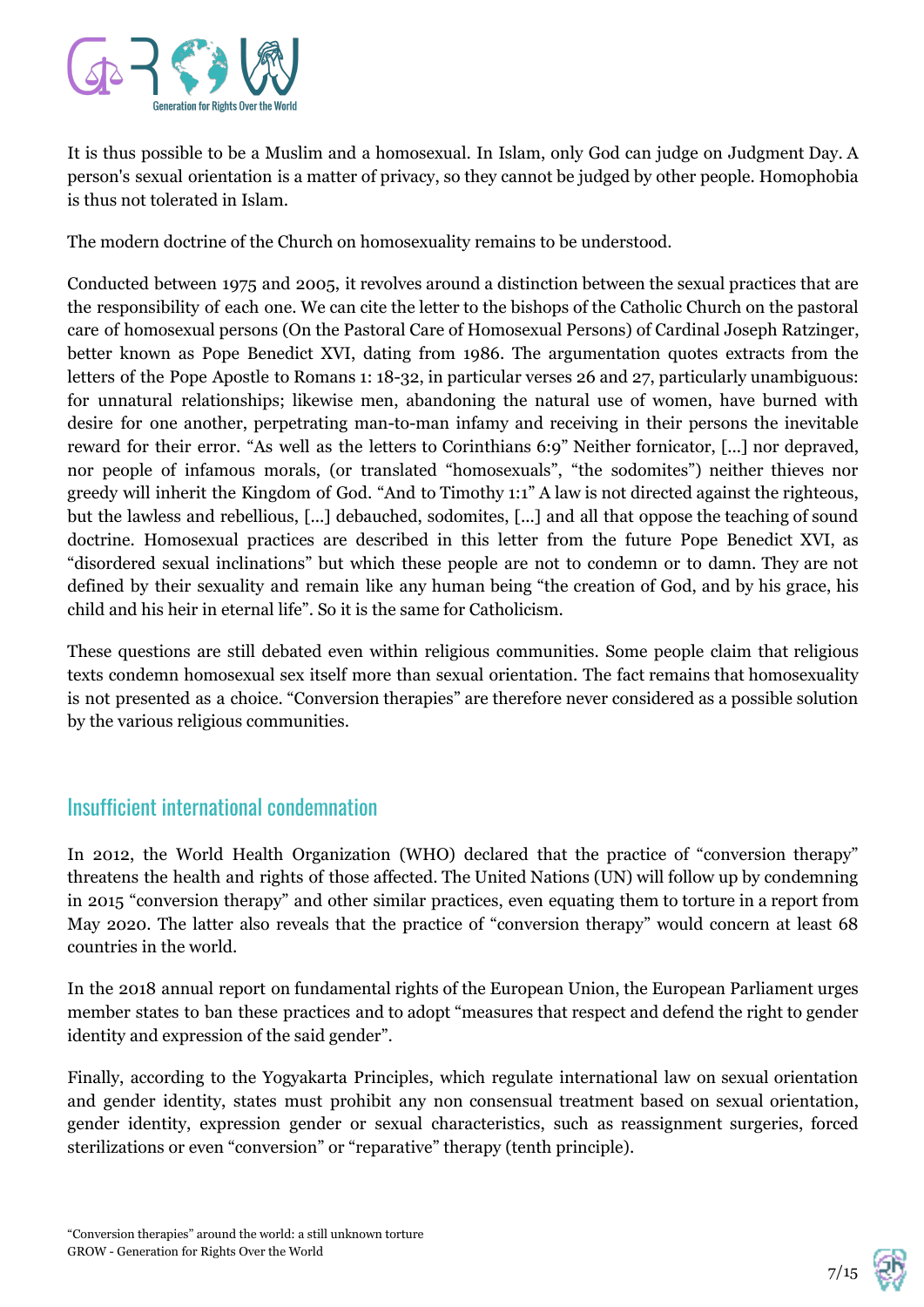

Furthermore, "conversion therapies" are widely frowned upon scientifically: science proves that sexual orientation cannot be forcibly changed, and that these practices may have devastating consequences.

Despite this global consensus on the ineffectiveness and harmfulness of "conversion therapy", there is still a legal vacuum in the vast majority of countries around the world. Yet these practices violate a person's right to physical integrity, health, and the free expression of a person's sexual orientation and gender identity. This absence of legislation in Western countries therefore seems paradoxical given the criminalization of discrimination against LGBTQI + people but also violence against children.

#### The few countries condemning the conversion therapies

Even if the influence of the international community seems to be working, since parliamentary discussions on the subject are currently underway in several countries, including France, the countries which officially criminalize "conversion therapy" are extremely few. There are only five as of today: Brazil, Ecuador, Malta, Germany, and Albania.

It was Brazil that was the first country in 1999 to make the pathologizing of homosexual behavior and practices illegal, notably by ordering psychologists not to carry out coercive treatment on non-consenting homosexual persons. In May 2012, Ecuador banned them from rehabilitation clinics. However, in both countries the scope of the legislation is not broad enough; it only targets psychologists or clinics, which is only part of the various forms of "therapy" practiced.

It was not until 2016 that a European country banned conversion practices: Malta, which defined them in law as follows: "*treatment, practice, or sustained ef ort to change, repress and/or eliminate sexual orientation, gender and/or a person's gender expression*". This broad and comprehensive approach makes it possible to encompass most conversion methods and thus prohibit a wide variety of practices.

Just a few months ago, in May 2020, Albania and Germany in turn made "conversion therapy" illegal for minors, an incomplete but encouraging ban.

#### Countries which encourage or finance the "therapies"

While China criminalized homosexuality in 1997 and removed it from the list of mental illnesses in 2001, many medical institutions in the country continue to offer "treatments" to cure homosexuality or transidentity. It would prescribe pills, hypnosis sessions or even electric shocks following any physiological reaction to the sight of homosexual pornographic images. In a report, the NGO Public Interest Law Center on Equal Rights for LGBTI reportedly identified 93 government-run and controlled public hospitals and private clinics licensed and supervised by the National Commission for Health and Family Planning. How is it possible ? It is a lucrative business favored by a legal arsenal that does not protect against discrimination and violence suffered because of sexual orientation or gender identity. Thus, victims can hardly seek justice after being traumatized by interventions recommended by their

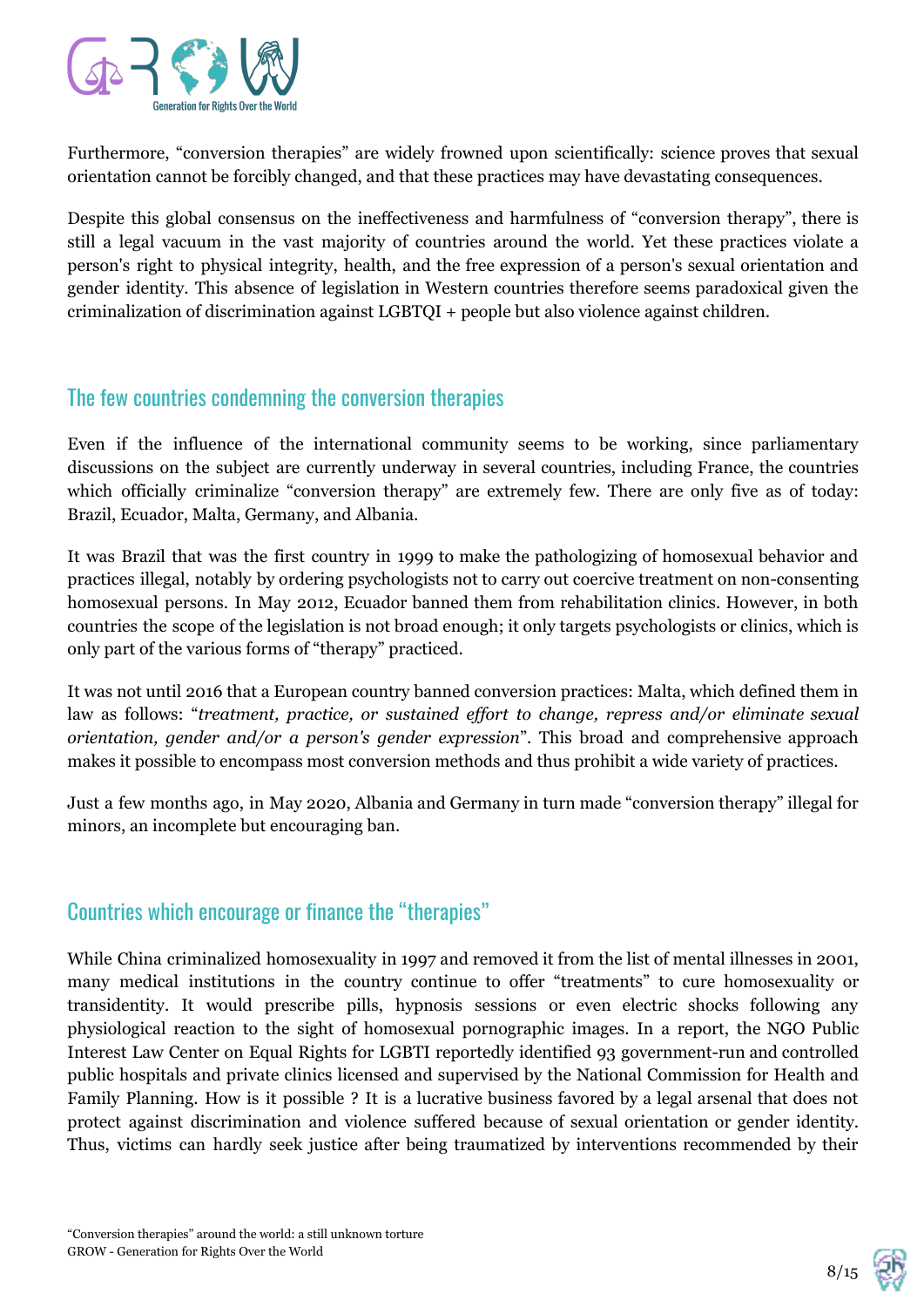

parents. We can cite the lawsuit won by Peng Yanzi after being forced to undergo "electrotherapy" in 2014.

In Malaysia, homosexual practices are prohibited and qualified as "unnatural", as is the disrespect for the gender expression assigned at birth, both in civil and religious terms (in Malaysia, the Shariah or Islamic law is applied) and both state and federal. In other words, if society recognizes you as a man while you are a transgender woman, wearing dresses, skirts, or other pageantry considered feminine can land you in jail.

The "conversion therapies" in Malaysia are carried out in Islamic or Christian medical centers. Launched in December 2018, the government program "Mukhayyam" is funded and supervised by the Islamic Development Department. Authorities say participation is on a voluntary basis and welcomed 1,450 "healings". Newspapers are relaying these findings to encourage many would-be victims to enter these three-day programs held eight times a year. A 218-page e-book and manual have been published to bring people back on the "right path".

The battle for heteronormativity and cisnormativity does not end there: on July 10, 2020, Malaysian Minister of Religious Affairs Zulkifli Mohamad Al-Bakri announced that he was giving full powers to the police in the repression of transgender people. A statement that the International Court of Justice condemned, denouncing his remarks, and calling for the immediate suspension of this discriminatory policy.

# First progress in Europe

In Europe, the situation concerning the criminalisation of "conversion therapies" is highly heterogeneous. There is either slow progress or no progress at all. The only measures taken on the matter are recent.

In Europe, only 4 countries out of 50 juridically banned "conversion therapies" in order to criminalize them.

In 2016, Malta became the first European country to banish "conversion therapies". One of the most thrilling aspects of the Maltese law<sup>1</sup> is that it bans the practice of "conversion therapies" by medical professionals and non-professionals, a detail that was never explicitly notified before.

On a worldwide scale, the Maltese law is one the most complete law ever promulgated, and the very first national law specifically thought, written and approved with a global approach to ban and prevent those practices. The definition of "conversion therapies" given in the Maltese Law reflects its wide field of application. Even the expression of disapprobation or an attempt of "therapy" can be automatically followed by suing.

The second country to make progress in this matter is Spain. There still no national ban, yet multiple regions and autonomous communities adopted laws to protect the LGBTQI+ community, involving



<sup>1</sup> The Maltese law defines the conversion "therapies" as "any treatments, practices or efforts which aim at changing, suppressing or eliminating one's sexual orientation, gender identity, or public expression of gender identity".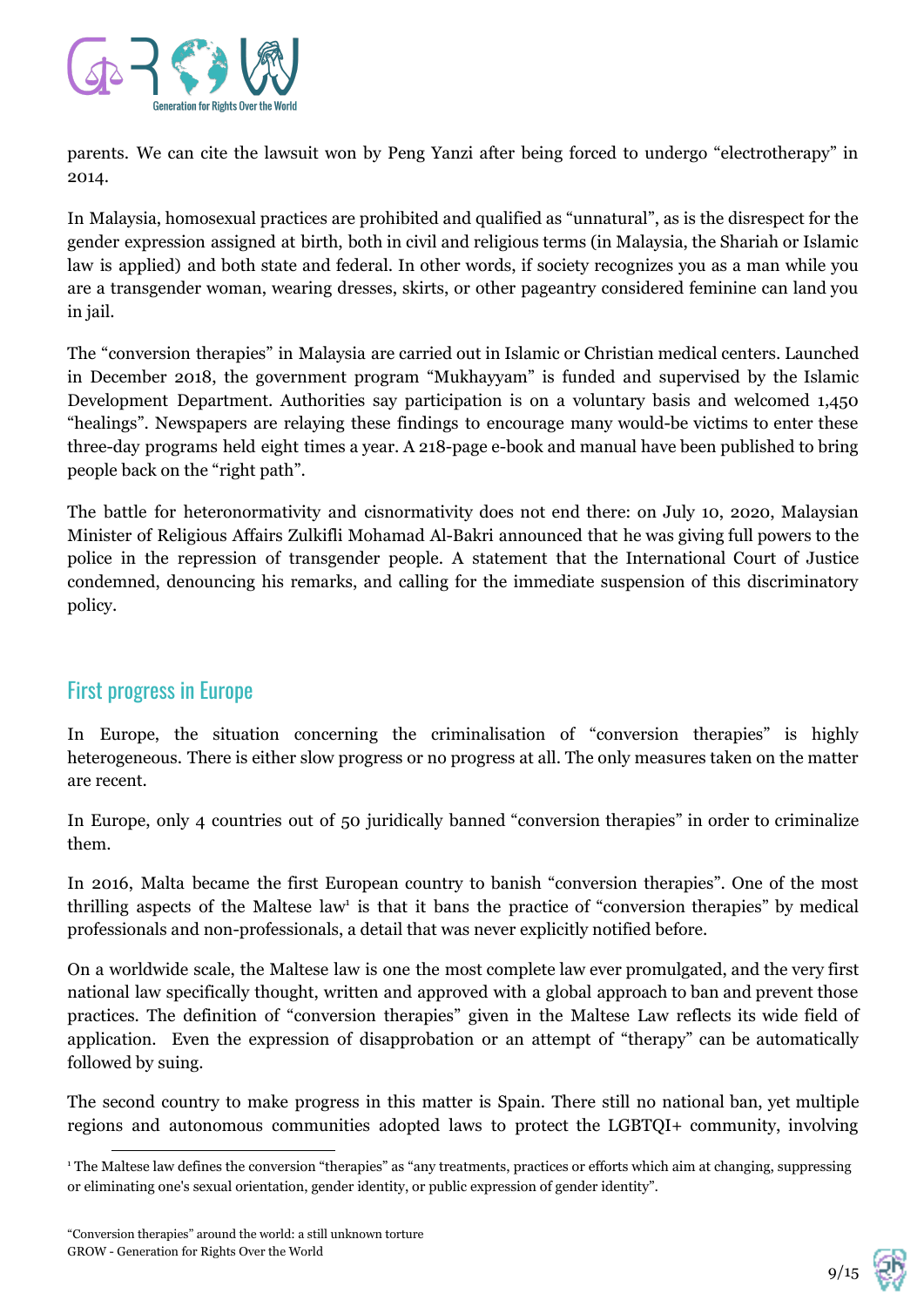

specific measures about "conversion therapies." In October 2019, Madrid, Murcia, Andalusia, Aragon, and Valencia promulgated local bans. Those bans are very complete for they apply to any intervention aiming to modify the gender identity, gender expression or sexual orientation of a person, either executed by "qualified" staff or not. At the end of 2019, it was announced that a draft bill which would ban "conversion therapies" at a national level would be presented in 2020.

Very recently on May the 7th of 2020, Germany voted a law prohibiting "conversion therapies", but protecting only underage people of less 18 years of age. This measure was in place since 2018, following a declaration of German Health Minister Jens Spahn against "conversion therapies". A Commission made up of associations and medical, psychological experts and law and social sciences professionals had then been created in April 2019. A scientific inventory about the prohibition of "conversion therapies" was published on August the 30th of 2019 in the form of a final report. On May the 16th of 2020, just a few days after the German government adopted this law, Albania followed the same path and decided to ban "conversion therapies". However, those two laws have their own limits and have been contested because they do not prohibit "conversion therapies" for individuals over the age of majority.

Progress in other European countries, giving hopes of future bill drafts.

In Ireland for example, a bill draft of 2018 which received positive answers would ban "conversion therapies" with a wide field of application and would also ban their advertising. It would be illegal for medical professionals to recommend to a LGBTQI+ individual another professional who practices "conversion therapies". However, nothing has been voted yet and therefore "conversion therapies" are still legal in Ireland.

Regarding the situation in Poland, "conversion therapies" are not criminalised yet but the matter was discussed at the Parliament at the beginning of 2019. The draft bill written by Nowoczesna (a liberal political party), and the Campaign against Homophobia would ban the exercise, promotion and advertising of "conversion therapies" and the advising of those to individuals. The process however might take quite some time as Poland is a very conservative country and very discriminatory toward LGBTQI+ people.

In the Netherlands, a medical professional proposing "conversion therapies" can not obtain subventions and is even blocked by Health insurance since June 2012. In May 2019, the government was asked to write a drift bill prohibiting "conversion therapies", and to study their forms and prevalence in order to end them.

In France, those "therapies" are still not convicted and the principal associations which still implement them are: "Torrents de vie" (evangelical protestants) which aim to turn homosexual individuals into heterosexuals, and "Courage" (catholic) who wants to make homosexuals celibate. However, their speech is less direct than those in the USA: they do not explicitly say that homosexuality is a disease, but they consider that it simply does not exist, everybody is heterosexual and homosexuality results of deviance turning people. This speech has been smoothed to be more politically correct and that is why it is hard to identify organisations practicing "conversion therapies" today.

Even so, progress was made on June the 3rd of 2020: a draft bill aiming to the prohibition of "conversion therapies" was expressed by a Deputy of the majority, Laurence Vanceunebrock. Those violent practices will be punished according to the duration of the total inability to work (ITT in French) of the victim:

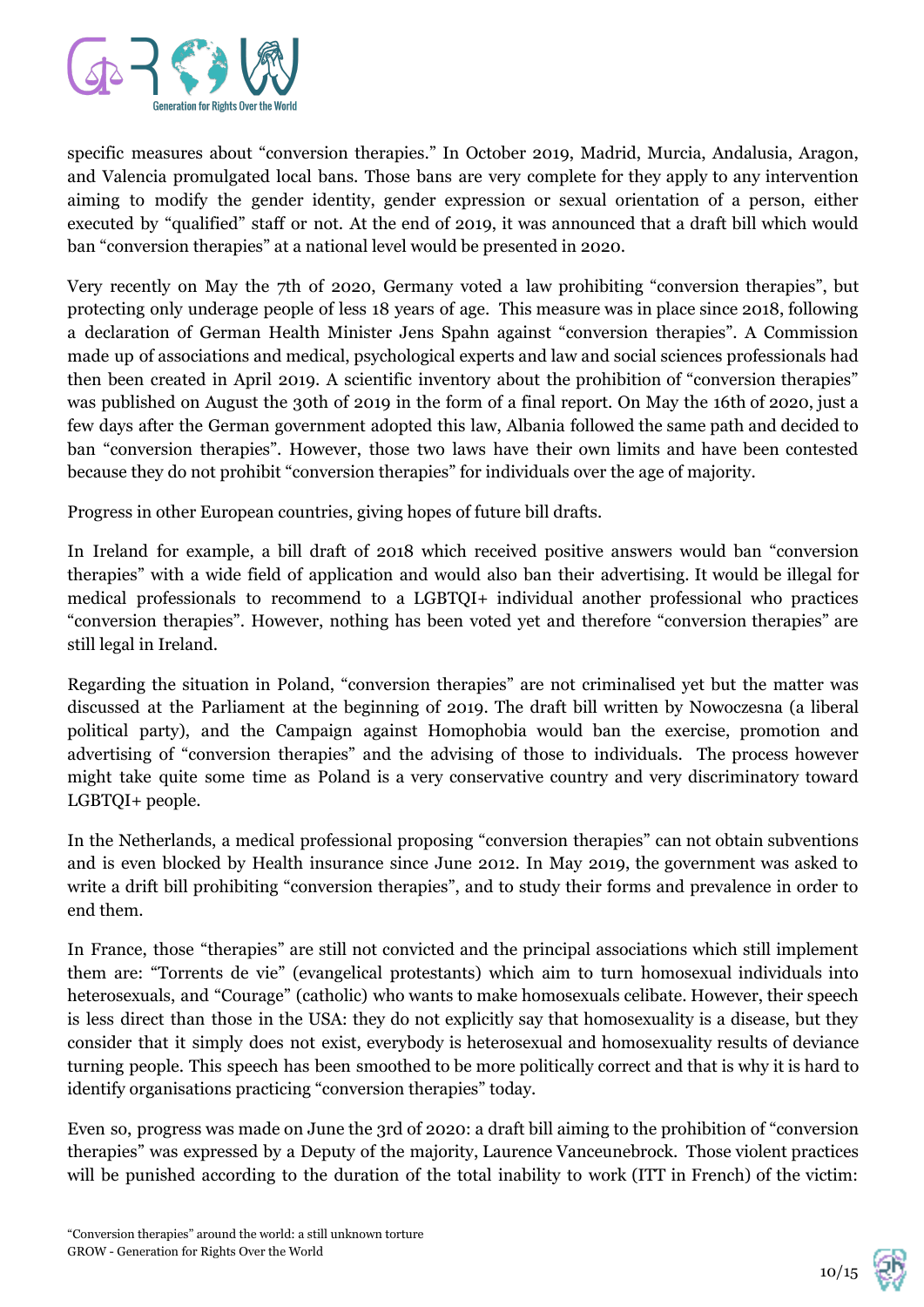

Until 8 days of ITT, the maximum penalty would be 2 years of incarceration and a fine of 30 000 euros. Exciding this limit or if committed in the presence of a minor, the maximum penalty would be of 3 years of incarceration and a fine of 45 000 euros. The draft bill fights those practices on the penal field with aggravating circumstances for underage victims, but also on the civil (Family right) and cultural field. For example: when parents are involved in those practices, which happens most of the time, withdrawal of parental authority would be conceivable. The perpetrators of "medical therapies" would be condemned in criminal court, their equipment would be confiscated and an interdiction to practice for 10 years would be conceivable. This bill draft is still discussed and must pass in front of all jurisdictional and legislative administrations before getting the chance to be officially presented and voted. In addition, this topic is not well-known but still triggers some communities: some religious authorities have refused to be auditioned at the national Assembly. This matter is also a cultural battle in which the Ministry of National Education has a role to play at every stage of the school life, students will have to learn the "respect of their sexual orientation, gender identity and gender expression". Professors who are not trained to treat those questions will be encouraged to invite associations which fight against homophobia and transphobia.

For all the other European countries, this matter is not considered a priority and we notice no progress on the topic.

For example, in the Republic of Azerbaijan, homosexuality is legal but "conversion therapies" are not prohibited, there is no laws protecting LGBTQI+ individuals against discriminations and homosexual couples are not officially recognised as such. In Armenia, there is no mention of "conversion therapies" and LGBTQI+ individuals have little rights. In Estonia, homosexuality is decriminalised since 1991, but "conversion therapies" are not prohibited. In Norway, the Labour Party announced in June a Ten points plan about "LGBTQI+ rights", including the interdiction of genital mutilations on intersex people and the prohibition of "conversion therapies". The Parliament rejected that plan and the Labour party is opposing this decision even while being, on this topic, in minority against the government dominated by the conservative party.

Switzerland is a specific case not because of the Law, as no authority explicitly forbids "conversion therapies", but they prevent professionals from expressing mental health diagnosis based only on sexual orientation. The Federal Council considers that this protection is enough (while it is not, because as we know "conversion therapies" do not only exist to change people's sexual orientation but also sometimes gender identity or gender expression), and it is for this reason that Switzerland do not vote in favour or the interdiction of those practices. Yet, those "therapies" are recognised by the Swiss Parliament, since 2016, as contradictory to the Declaration of Rights of Children and are illegal for underage individuals.

In the United Kingdom, "conversion therapies" are still not illegal, but in 2017 a protocol was signed by the English and Scottish department of Health and other parties engaging themselves to end those practices. Furthermore, that same year, the Ministry of Health officially responded to a petition entitled "Make the offer of conversion therapies an infraction in the United Kingdom". On July the 20th of 2020, the British Prime Minister Boris Johnson announced his support toward the interdiction of "conversion therapies" in the United Kingdom.

In Portugal, although "conversion therapies" are not yet prohibited, TVI diffused on January the 10th of 2019,a report of the journalist Ana Leal about "conversion therapies". Four days later, 250 psychologists

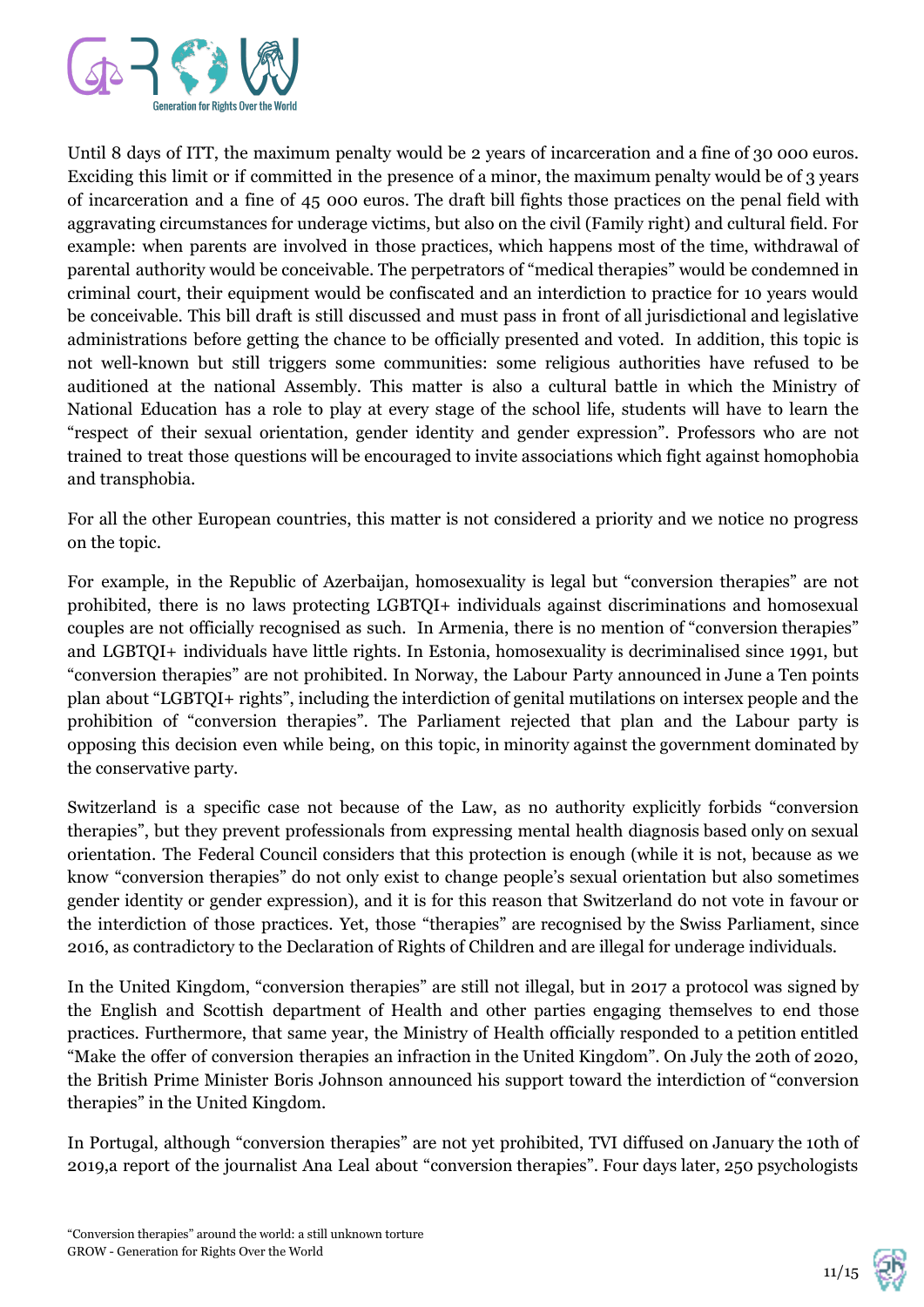

addressed an open letter to the regulatory body POP (Portuguese Order of Psychologists), which delivers licences to psychologists,to demand an investigation about those practices. The organisation later affirmed that homosexuality is not a mental illness and that "conversion therapies" can not be justified. They reported the affair to the Jurisdictional counsel of the POP.

The exercise of "conversion therapies" is still authorised in Finland, Italy, Belgium, Romania, Greece, Luxembourg etc. Europe is still far from a total prohibition of those "conversion therapies".

#### What About Africa?

Although Africa is rich from diverse cultures, transphobia and homophobia are still widely considered as the norm. In Africa, we notice less "conversion therapies" in a traditional sense but religion takes a great place in them. Religion pushed people to seek the help of priests or pastors for exorcisms, in order to repress any sexuality or gender identity which do not conform to the hetero-cisnormative social norm, imposed by religions such as Christianity. The Christian faith had led to a form of "spiritual war" against the LGBTQI+ community which is already oppressed on the continent. Some pastors and their disciples believe that LGBTQI+ people are possessed by evil spirits and that if we suppress those spirits, they will be free from any sort of spiritual servitude that maintained them captive. Whether it is about financial debts, family problems or else, any trouble will be considered the result of the evil spirits possessing them. Pastors then use unction oil et prey, sometimes for 30 minutes. The person we pray for is then supposed to convulse, a sign that the demon tries to keep the body captive while the pastor tries to force it out. People may feel pressured to say they have been "liberated", but they often feel like nothing has changed. The religious practice of exorcism perpetrates the harmful stereotype according to which being homosexual, bisexual or transgender is caused by demonic possession, transmitted through generations, in centre of the same political sphere.

In South Africa, a country named "the rape capital of the world", a homophobic practice is often perpetrated: "corrective rape". Hastings omen's Law Journal defines this practice as such: "corrective rape refers initially to a rape perpetrated by heterosexual men against lesbians with the aim of "correcting" or "curing" their homosexuality" – a punishment for being homosexual and having violated the traditional representation of gender. The term is now also used in a more general meaning to define the rape of any member of a group considered not conform to the norms of gender or heterosexuality, when the motive of the rapist is to "correct" the victim. The problem of corrective rape is that it's a result of rape culture, and an oppressive misogynistic mentality that allows men to believe they have control over women's bodies. In South Africa, although same sex marriage is legal, still exists an important religious community which rooted the idea that being homosexual is a pathological disease. If we pair up rape culture, coming from a sort of misogyny, and lesbophobia, very present inside South African communities, especially protestant ones, we then face men who feel the need to punish those who do not feel any sexual or emotional attraction toward the opposite sex. All of this allows corrective rape to perdure. Corrective rape could then be considered as a form of "conversion therapy" in South Africa.

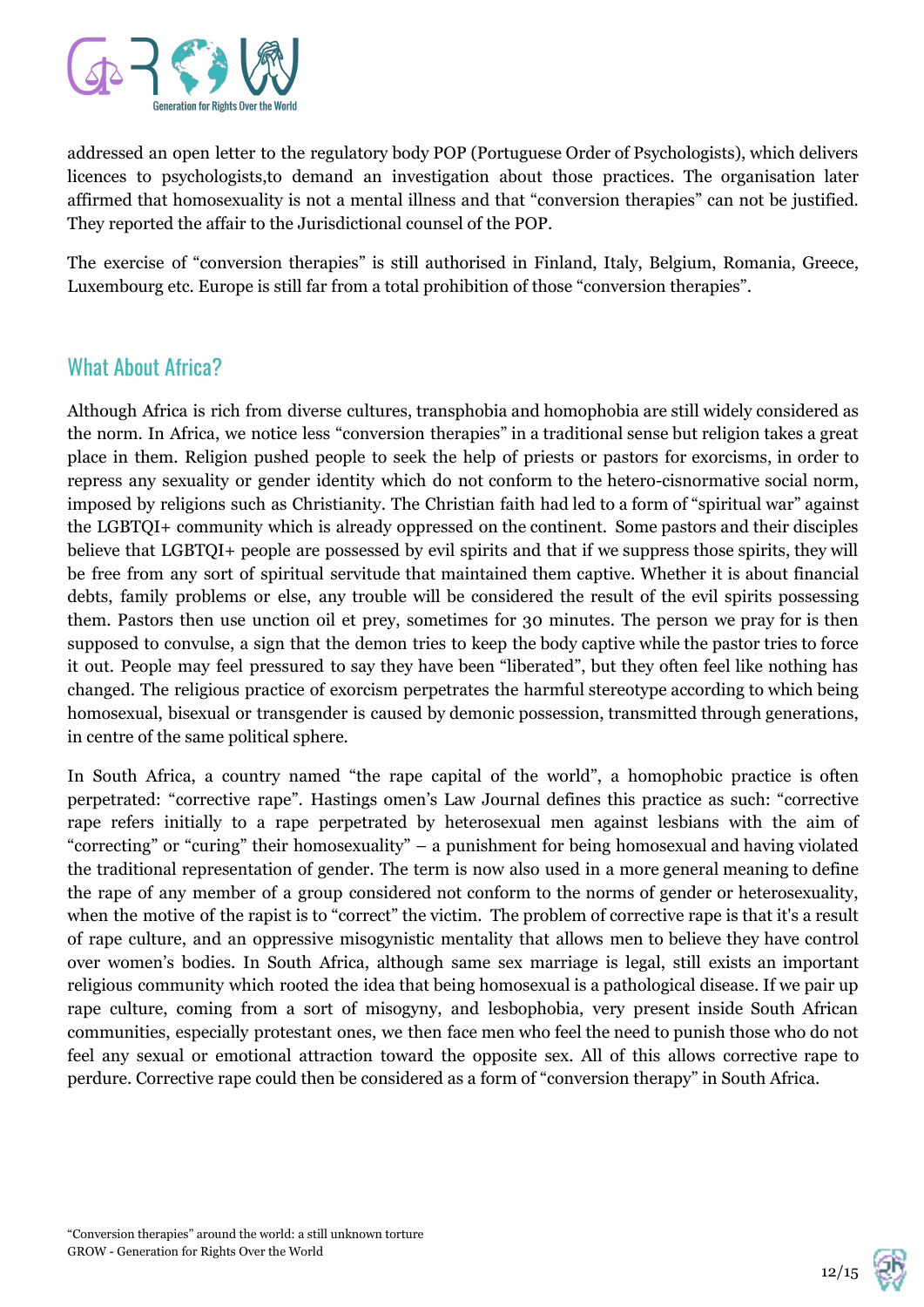

# The representation of "conversion therapies" in cultural oeuvres

A consequent number of cultural oeuvres speak of and explain the phenomenon of "conversion therapies" to the public, whether they are movies, series, documentary, videos, podcasts, books, etc. Yet, when we look at the cultural industry and its productions in general, it is still rare to see this topic treated. Indeed, even in the recommendation list of cultural oeuvres (that you can find on our website) about this topic, some movies and documentaries do not have "conversion therapies" as the main topic.

Little oeuvres finally choose to treat this subject and when they do it is often a representation of "conversion therapies" in the United States. In the collective unconscious, this phenomenon only exists in this country, when it is in reality a widely spread one, with different degrees of violence. There is also in cultural representation the omnipresence of Christianity as an oppressive religious community when it is not the only one. It is also, most of the time, a representation existing around the 1990's or at the beginning of the 2000's. It has for effect to insinuate a reduction of "conversion therapies" in today's world, which is entirely false. Furthermore, in cultural oeuvres treating the topic of "conversion therapies", we notice an obvious lack of representation for lesbians, transgender individuals et all the other identities of the LGBTQI+ community. Most of the time, in movies for example, are portrayed only white cisgender homosexual men and their relationship with their homosexuality and "conversion therapies". It is the case for approximately 70% of the movies listed in our recommendation in the article you can access here.

#### **Conclusion**

If the questions of sexual orientation, gender identity and gender expression are now widely known and discussed especially among the youth, the topic of "conversion therapies" still isn't. They reflect archaic conceptions, in the occidental world especially, where states paradoxically recognise rights and protection for homosexual and transgender individuals. Sadly, we still forget that those practises exist today and that their formal prohibition must be the next step to protect potential victims. It is a demand from international organisations, NGO defending human rights or LGBTQI+ rights, that help be provided to numerous brave testimonies of those who were victims of those traumatising treatments. However, a jurisdictional prohibition would not necessarily end "conversion therapies" which might continue to exist clandestinely. A condemnation of religious authorities on this topic might be beneficial as "conversion therapies" are supported almost only by religious arguments. But this seems unthinkable today as shows the polemic of August 2018 provoked by Pope François's speech, who recommended psychiatry as a solution against "homosexual penchants" toward children. Finally, a better representation of those practices in cultural oeuvres denouncing them could also open a dialogue in families and discourage parents from sending their children in those "conversion therapies". We still have a long way to go before being able to all live and love freely.

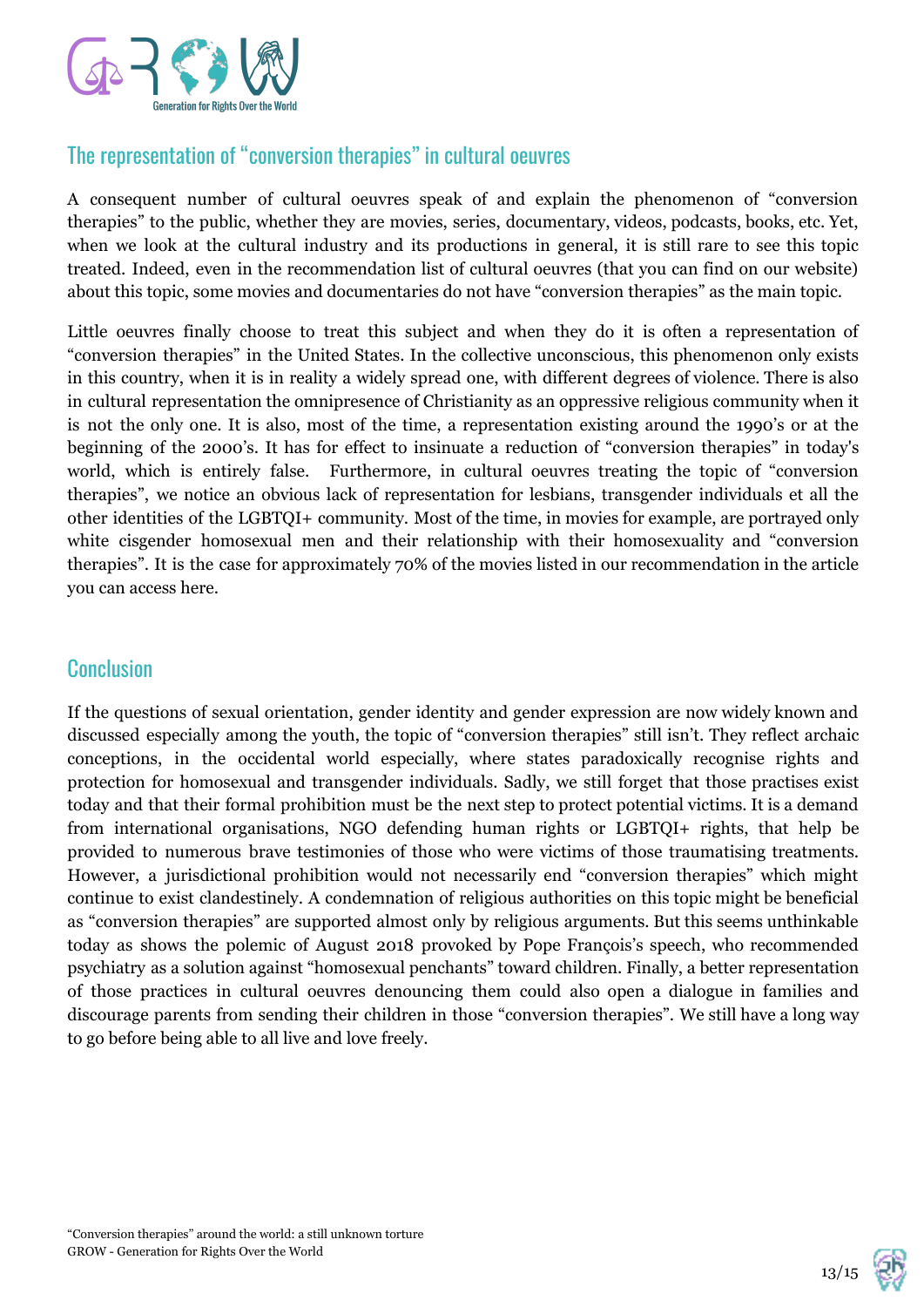

# **REFERENCES**

ROWSON, E. K. (1991) "The Effeminates of Early Medina." *Journal of the American Oriental Society*, vol. 111, no. 4, Oct. p. 671, 10.2307/603399. [Accessed 25 Aug. 2020].

AELF — Livre de la Genèse — chapitre 19. [online] Available at: *<https://www.aelf.org/bible/Gn/19>*. [Accessed 25 Aug. 2020].

ZAHED, L.-M. (n.d.). Etude systématique et systémique des Textes arabo-musulmans الجنسیة في اإلسالم المثلیة.] online]. Paris. Éd : CALEM France. Available at:

*[http://www.calem.eu/publications/Homosexualite%20Transidentite%20en%20Islam%20-%20f](http://www.calem.eu/publications/Homosexualite%20Transidentite%20en%20Islam%20-%20finale%20protegee.pdf) [inale%20protegee.pdf](http://www.calem.eu/publications/Homosexualite%20Transidentite%20en%20Islam%20-%20finale%20protegee.pdf).* [Accessed 25 Aug. 2020].

C<sup>al</sup> RATZINGER, J.(1986). Letter to the Bishops of the Catholic Church on the Pastoral Care of Homosexual Persons. [online] *vatican.va.* Available at: *[https://www.vatican.va/roman\\_curia/congregations/cfaith/documents/rc\\_con\\_cfaith\\_doc\\_19](https://www.vatican.va/roman_curia/congregations/cfaith/documents/rc_con_cfaith_doc_19861001_homosexual-persons_en.html)*

*[861001\\_homosexual-persons\\_en.html](https://www.vatican.va/roman_curia/congregations/cfaith/documents/rc_con_cfaith_doc_19861001_homosexual-persons_en.html)*. [Accessed 25 Aug. 2020].

DOAN-MINH, S. (2019). Corrective Rape: An Extreme Manifestation of Discrimination and the State's Complicity in Sexual Violence. *Hastings Women's Law Journal*, [online] 30(1). p.167. Available at: *<https://repository.uchastings.edu/hwlj/vol30/iss1/8/>*. [Accessed 25 Aug. 2020].

FLOURISH, C. (2018). Mukhannath. *clareflourish*.wordpress.com. [online] 5 Jan. Available at: <https://clareflourish.wordpress.com/2018/01/05/mukhannath/> [Accessed 29 Aug. 2020].

Annual Review 2020 | *ILGA-Europe*. [online] Available at: *[https://www.ilga-europe.org/annualreview/2020.](https://www.ilga-europe.org/annualreview/2020)* [Accessed 25 Aug. 2020].

ILGA. (2020). Curbing deception - A world survey of legal restrictions of so-called 'conversion therapies.' [online] Available at: *A world survey on legal regulation of so-called ["conversion](https://ilga.org/Conversion-therapy-global-research-ILGA-World-curbing-deception-february-2020) [therapies".](https://ilga.org/Conversion-therapy-global-research-ILGA-World-curbing-deception-february-2020)* [Accessed 25 Aug. 2020].

Pratiques prétendant modifier l'orientation sexuelle ou l'identité de genre d'une personne - Assemblée nationale. [online] Available at:

*[http://www2.assemblee-nationale.fr/15/commissions-permanentes/commission-des-lois/missio](http://www2.assemblee-nationale.fr/15/commissions-permanentes/commission-des-lois/missions-flash/pratiques-pretendant-modifier-l-orientation-sexuelle-ou-l-identite-de-genre-d-une-personne) [ns-flash/pratiques-pretendant-modifier-l-orientation-sexuelle-ou-l-identite-de-genre-d-une-pers](http://www2.assemblee-nationale.fr/15/commissions-permanentes/commission-des-lois/missions-flash/pratiques-pretendant-modifier-l-orientation-sexuelle-ou-l-identite-de-genre-d-une-personne) [onne](http://www2.assemblee-nationale.fr/15/commissions-permanentes/commission-des-lois/missions-flash/pratiques-pretendant-modifier-l-orientation-sexuelle-ou-l-identite-de-genre-d-une-personne)* [Accessed 1 Sep. 2020].

Proposition de loi n° 3030 interdisant les pratiques visant à modifier l'orientation sexuelle ou l'identité de genre d'une personne. *assemblée-nationale.fr.* [online] Available at: *[http://www.assemblee-nationale.fr/dyn/15/textes/l15b3030\\_proposition-loi.](http://www.assemblee-nationale.fr/dyn/15/textes/l15b3030_proposition-loi)* [Accessed 25 Aug. 2020].

DUTOIT, D., PICAND, Y. (2020). Mukhannathun : Définition de Mukhannathun et synonymes de Mukhannathun (Anglais). *dictionnaire.sensagent.leparisien.fr*. [online] Available at: *<http://dictionnaire.sensagent.leparisien.fr/Mukhannathun/en-en/>* [Accessed 29 Aug. 2020].

Hadith sur l'homosexualité. [online] Available at: